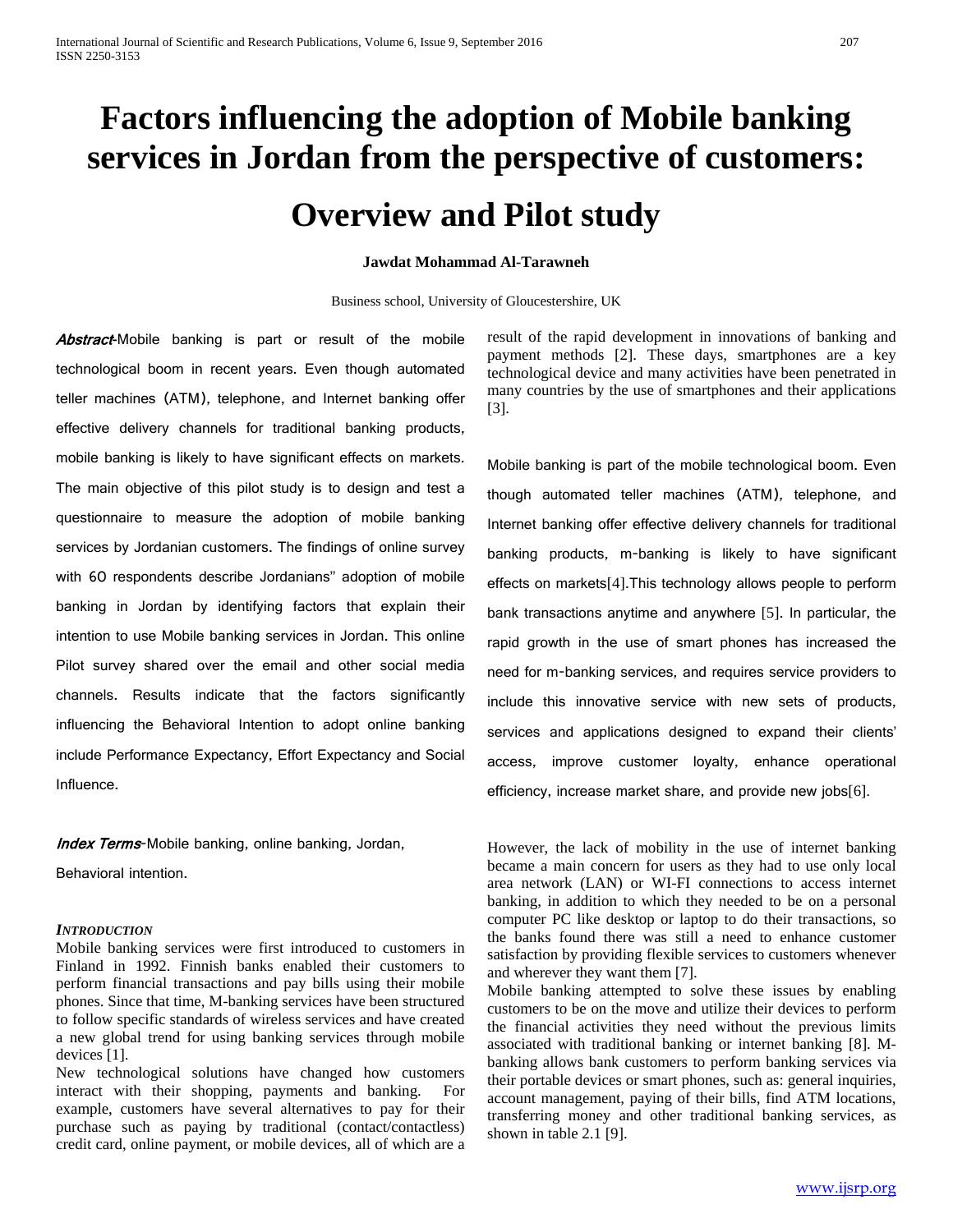| <b>Transactional</b><br>services | <b>Non-transactional</b><br>services |
|----------------------------------|--------------------------------------|
| <b>Bill payments</b>             | Balance enquiry                      |
| Peer-to-peer payments            | Mini-bank statement                  |
| Fund transfers                   | PIN change                           |
| Remittance                       | Check book request                   |
| Shopping and donations           | Due alerts for payments              |
| Mobile balance top-up            | Locate ATMs                          |

**Source: Shaikh and Karjaluoto (2015)**

#### *Statement of the problem*

Importantly, limited number of previous academic studies has examined the adoption of mobile banking from the customers' perspective. Also the majority of studies that used UTAUT model with a 'non-western' contexts rather than in Jordan and this research will investigate that may be affected by cultural differences.

Such investigation uncovers the research gap that was found due to the limited research available in the topic when talking about mobile-context technology acceptance factors from the perspective of customers which were combined together to model user's acceptance of mobile banking technologies.

The primary objective of thethis paper is to investigate and understand the critical factors influences adoption of these mobile banking Services.

# *Related Literature*

Banks in different countries are offering mobile banking technology to their customers, but despite the widespread adoption of mobile devices, such as smartphones and tablets, the adoption rate of M-Banking is still low [10][11][12]

In 2002 E-Banking services commenced, since when Jordanian banks have been active in establishing E-Banking, and M-Banking services. A limited number of previous academic studies have examined the adoption of M-banking from the customers' perspective.

Also, the majority of studies that have tested the UTAUT model were conducted in western contexts rather than in less economically developed countries such as Jordan [13]. The study will investigate the main factors that influence the adoption of mobile banking solutions, which will be reflected in the questionnaire aimed at the Jordanian context to assess the level of awareness of mobile banking in the country and barriers to adoption of mobile banking. Based on a review of the literature it is expected that perceptions of risk, transactional risk, performance Expectancy, effort Expectancy, Social Influenceand security of personal data will all play a significant part on influencing the intention to adopt mobile banking in Jordan.

Technology adoption means the acceptance of new innovations, techniques and tools in executing specific tasks. Behavioral intention is an indication of an individual's readiness to perform a given behavior. It is assumed to be an immediate antecedent of adoptive behavior. Intention is based on attitude toward the behavior, subjective norms, and perceived behavioral control [14].

There are several dominant models of technology acceptance. The UTAUT is a unified model that is formed from the integration of eight dominant models in the field: the theory of reasoned action [15], technology acceptance model[16], motivational model [17], the theory of planned behavior, a combined theory of planned behavior and technology acceptance model [18], model of personal computer use [19], diffusion of innovations theory [20](Rogers, 2003), and social cognitive theory[21].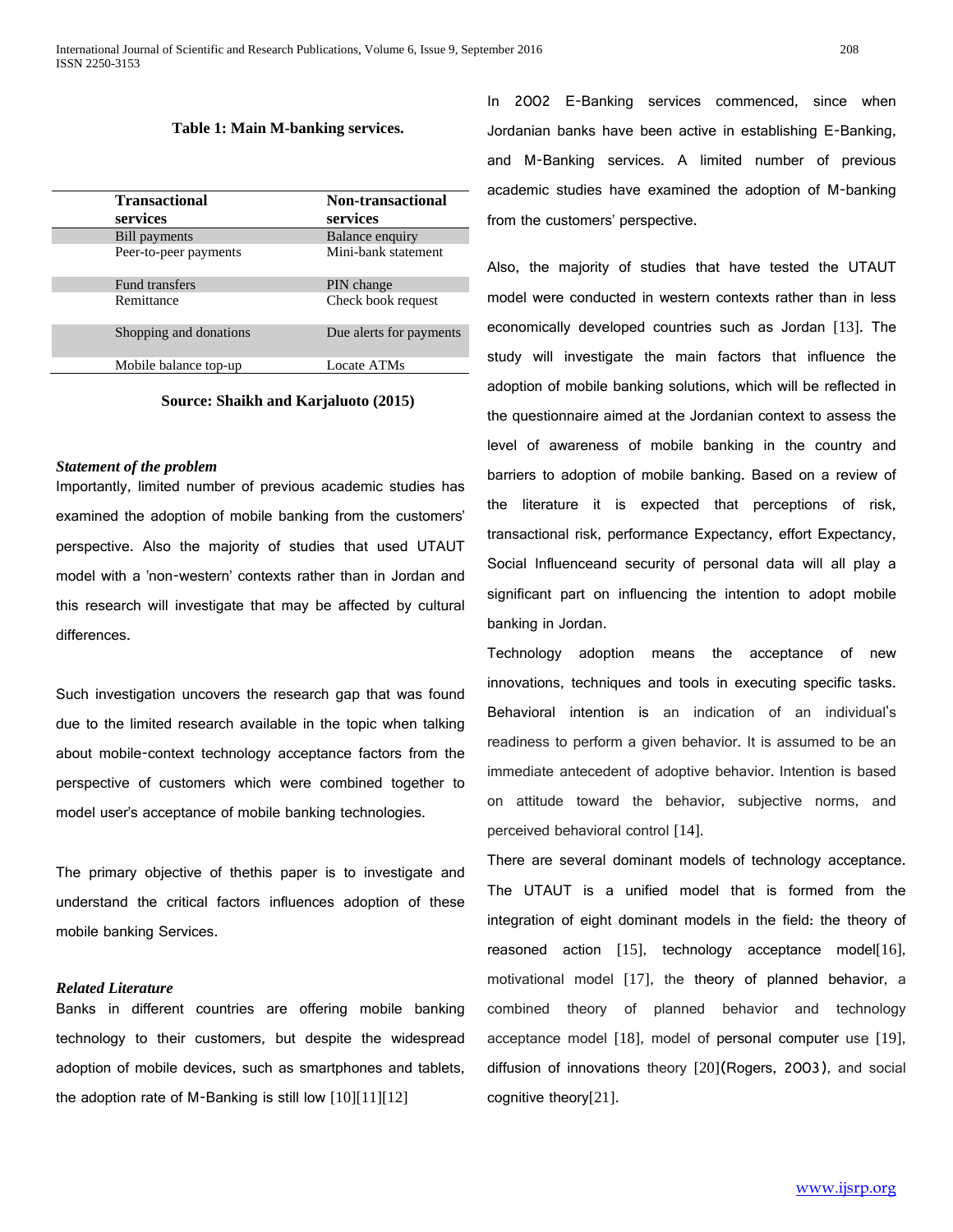The unified view is derived from the Technology Acceptance Model (TAM), [16]. TAM is a model derived from the Theory of Reasoned Action [15] TAM has evolved, and various researchers have tested the model by adding new variables in order to increase its explanatory power.

Venkatesh, Morris and Davis (2003) used TAM, along with seven other models, in the field of technology acceptance, and formulated the aggregated (UTAUT) model in an effort to find a unified model that integrates different perspectives in the field of technology acceptance[22]. The UTAUT model addresses four constructs as the main determinants of behavioral intention (or usage), present in one or more of the other models: performance expectancy, effort expectancy, social influences, and facilitating conditions as shown in Figure 1.





#### **Source: Venkatesh, V., Morris, M.G., Davis, F.D., and Davis, G.B. "User Acceptance of Information Technology: Toward a Unified View," MIS Quarterly, 27, 2003, 425-478.**

Other moderating variables that have been indicated in previous research to influence usage are experience, voluntariness, age, and gender. This study will investigate the constructs and moderators (Age, gender, experience) that influence the Intention (and therefore acceptance) of Mbanking from the perspective of bank customers in Jordan.

Critics posit that the UTAUT model is a reincarnation of the Theory of Reasoned Action and Theory of Planned Behaviour models[23]. Others state the UTAUT model, even with fortyone independent variables for predicting intentions and at least eight independent variables for predicting behaviour, omits important independent variables [24]. These researchers suggest the need for a model that better conceptualizes system usage, looks at a broader user perspective, integrates longitudinal studies, and identifies the causes of the beliefs inherent to adoption. Another related limitation to UTAUT is that the prediction of behavioural intention to use a technology is primarily based on organizational contexts [23].

Regarding to the literature review the adoption of banking services by customers usually is different than other applications or software, as it is affected by the factor of the transactional risk which means the risk that the transaction executed by the bank customer does not take place as expected by the client [25]. And also it represents the important concern of customers who usually have a concern related to the type of the transaction they perform and if it is transactional or non-transactional and also related to the amount of money they are going to send by the m-banking applications.

Based on the UTAUT model and the previous studies this paper tries to propose a new model by adding new construct (M-banking transactional risk) about the transactional risk

# **Methodology:**

While this paper is pilot study to investigate and understand the main factors and to describe the adoption of mobile banking by Jordanian customers. Method using self-report and anonymous online questionnaire using (Bristol online survey, [https://www.onlinesurveys.ac.uk\)](https://www.onlinesurveys.ac.uk/). The survey's URL has been distributed over the email and some Jordanian social media websites.The questionnaire consisted of five sections including: Demographics, Actual use of mobile Banking, Knowledge and views about mobile banking (6 items) were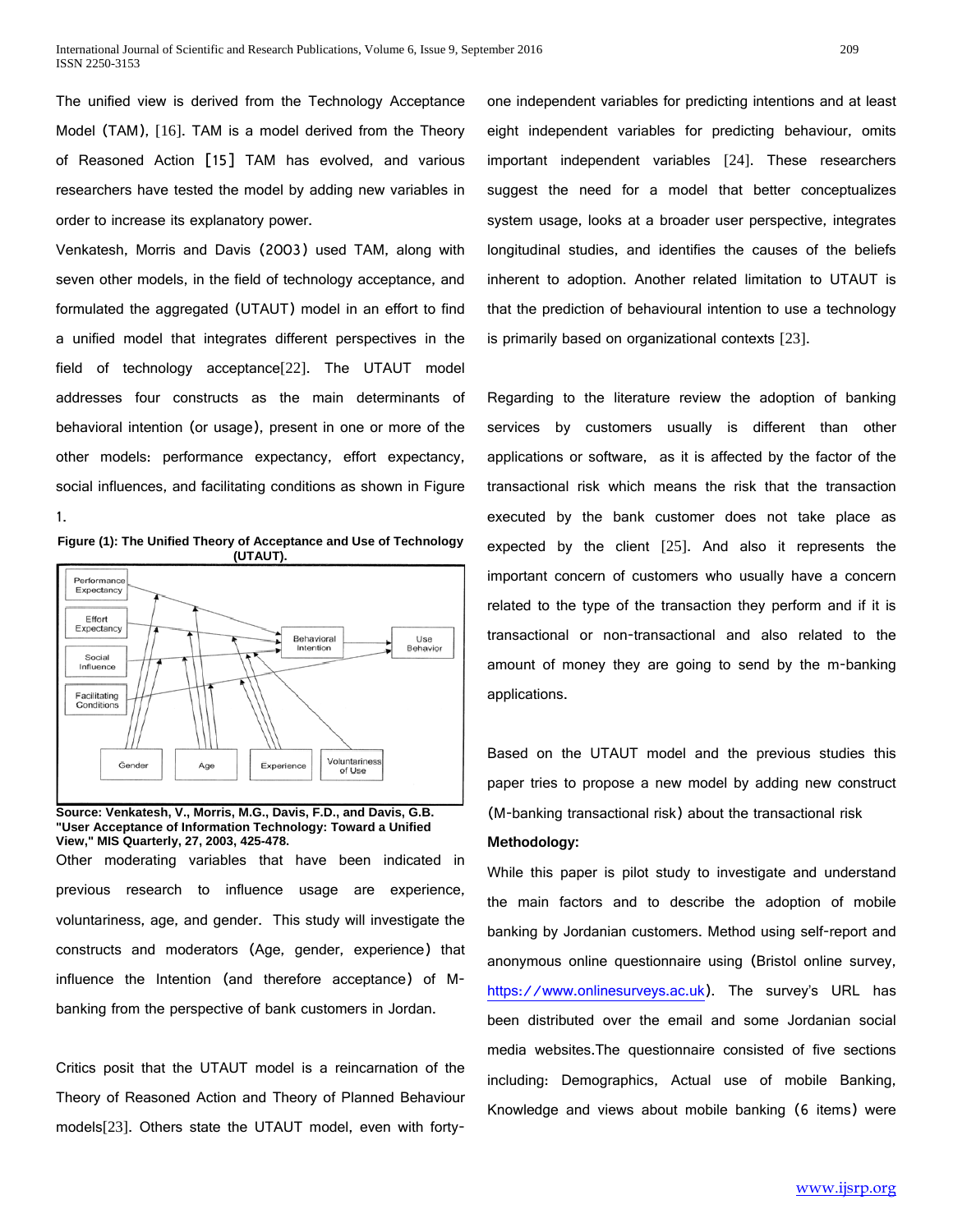assessed on a 5- point Likert scale. There were also the following open-ended questions providing participants with the opportunity to comment and add views on the same page of the online survey:

- What are the main obstacles you find during the use of Mbanking?

-Do you think the use of M-banking depends on the nature of the task you intend to do (transactional-nontransactional)? Why?

-Do you recommend or not using mobile banking to your friends? Why?

What would encourage you to use M-banking?

The respondents' comments assured the researcher that the language used was simple and clear; in addition, the questionnaire length was suitable and did not consume much of the respondents' time.

Tabel1: prosed Mosel's constructs and related questions.

| constructs                        | <b>Ouestions</b>                                                        |
|-----------------------------------|-------------------------------------------------------------------------|
| Performance expectancy (PE)       | -I think using M-banking app saves                                      |
|                                   | me time.                                                                |
|                                   | - I think M-banking app is useful.                                      |
| <b>Effort Expectancy</b>          | -I think learning to use M-banking                                      |
| (EE)                              | app is easy.                                                            |
|                                   | -I think interaction with M-banking                                     |
|                                   | app does not require a lot of mental                                    |
|                                   | effort.                                                                 |
|                                   |                                                                         |
| Social influence (SI)             | People who have influence on my                                         |
|                                   | behaviour think that I should use the                                   |
|                                   | M-banking app.                                                          |
|                                   |                                                                         |
|                                   | 2- I would use M-banking app if                                         |
|                                   | people who are important to me                                          |
|                                   | already used it.                                                        |
|                                   |                                                                         |
| M-banking app_ transactional risk | I am unsure that transactions on M-<br>banking app will take place as I |
| (ATR)                             | expect.                                                                 |
|                                   |                                                                         |
|                                   | 2- I fear that apps of M-banking                                        |
|                                   | technology is not reliable.                                             |

| Behavioural intention / M-banking | - I plan to keep using M-banking app |
|-----------------------------------|--------------------------------------|
| acceptance                        | in the future                        |
|                                   | I will try to do my routine -banking |
|                                   | transactions by M-banking app        |

# *Pilot findings:*

There were 57 respondents after two weeks of publish the survey link on social media and e-mail. Moreover, in order to make sure that all measurement items have an acceptable level of internal consistency reliability, an examination of Cronbach's alpha values was carried out and distributed using SPSS [26].Cronbach's alpha value exceeding 0.70, as shown in table 2, and it is highly recommended by [27]., was considered to be the threshold level to approve the measures' reliability.

Table2: Cronbach's Alpha Results of the Pilot Study

| Constructs | Cronbach's alpha<br>$(\alpha)$ |
|------------|--------------------------------|
| PЕ         | 0.90                           |
| EE         | 0.78                           |
| <b>SI</b>  | 0.95                           |
| <b>ATR</b> | 0.92                           |
| ВI         | 0.87                           |

This, in turn, demonstrated that the measures adopted were able to have an acceptable level of internal consistency and adequately satisfied the reliability criteria in purpose to design the main extended survey which will be shown in another article.

# Descriptive finding:

# Table 3: Gender

| Rank value  | Option | Count |
|-------------|--------|-------|
|             | Male   | 35    |
|             | Female | 14    |
| Table4: Age |        |       |
| Rank value  | Option | Count |

| Rank value | Option    | Count |
|------------|-----------|-------|
|            | $18 - 24$ | ر     |
|            | $25 - 34$ | 23    |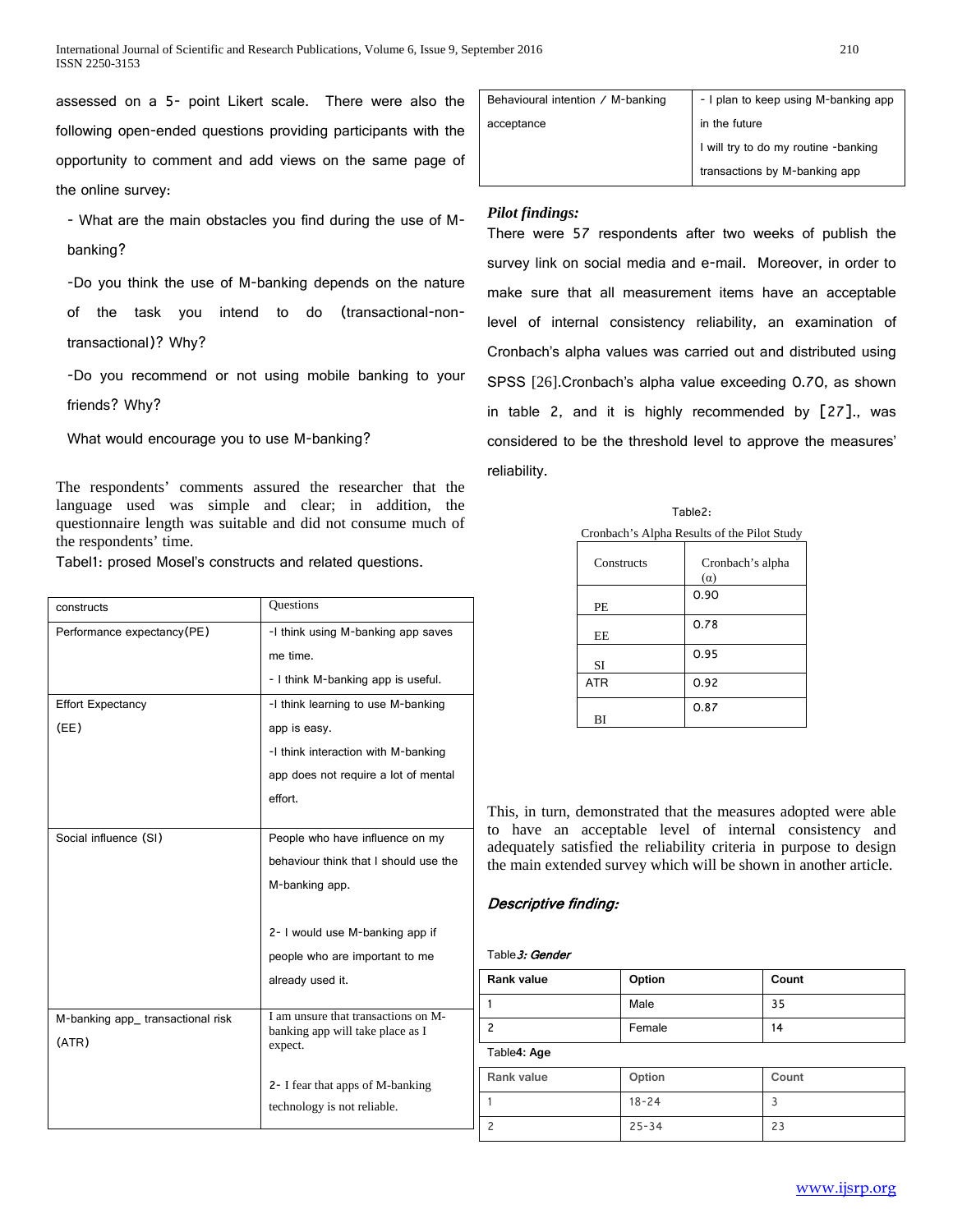|   | $35 - 44$   | 15 |
|---|-------------|----|
|   | 45-54       |    |
|   | $55 - 64$   |    |
| ь | 65 or older |    |

#### Table5: Marital status:

| Rank value | Option          | Count |
|------------|-----------------|-------|
|            | Single          | 19    |
|            | Married         | 25    |
|            | In relationship |       |
|            | divorced        |       |

#### Table6: Education level:

| Rank value | Option                 | Count |
|------------|------------------------|-------|
|            | No schooling completed | O     |
|            | Primary school         | Ω     |
|            | Secondary school       |       |
|            | Undergraduate          | 9     |
|            | Postgraduate           | 20    |
| 6          | Doctorate              | 19    |

Table7: How long have you been using the mobile banking services?

| Rank value | Option             | Count |
|------------|--------------------|-------|
|            | Less than one year | 9     |
|            | $1-2$ years        | ь     |
|            | 3-4 years          | 14    |
|            | More than 4 years  |       |

Table8: The people who prefer to use M-banking for non-transactional

#### tasks (ie. Viewing balance, transactions?

| <b>Rank value</b> | Option            | Count |
|-------------------|-------------------|-------|
|                   | Strongly disagree |       |
|                   | <b>Disagree</b>   | 6     |
|                   | Neutral           | 12    |
|                   | Agree             | 16    |
|                   | Strongly agree    | 8     |

Transactional risk found to be, 34.8% of the respondents agree to prefer to use M-banking for non-transactional tasks (Viewing balance, transactions,etc.) while only (8.7%) strongly disagree.

Other qualitative data help in deeper understanding of the factors that influence the adoption of mobile banking in Jordan, some of the new ideas and constructs are suggested by the respondents such as:

# Main obstacles fond during the use of M-banking from the perspective of customers:

In addition to the common and main factors that mentioned before, the qualitative data provided to the researcher with some of suggested factors and ideas that influence the adoption of m-banking services in Jordan which will help in this research and the future research and need to be discussed and addressed in more details. The customers suggested that factors of: Trust, Mobile network, Small screen size, Internet speed, Identity authentication, Security and accuracy, phone's battery life and clear screen.

### Descriptive analysis:

Table 3 presents that 71 per cent of the respondents were male compared to 29 per cent of the total respondents who were female.

Relating to respondents age, it was noticed that the age group of 25-34 captured the largest part of the total valid sample (35 per cent). The second largest segment of the valid sample (30 per cent) was found within the age category of 35-44 followed by the age category of 45-54 (16.3 per cent). The age group of 18-24was able to comprise of 15 per cent of the total valid responses. Very few of the respondents (2.6 per cent) were observed within the age range between 55 and 64, yet those respondents who are older than 60 years with zero response.

With regard to education level, the descriptive statistics show that the most prominent educational level of respondents (40 per cent) was the postgraduate Degree as summarised in Table 6the respondents who had obtained a PhD Degree accounted for 37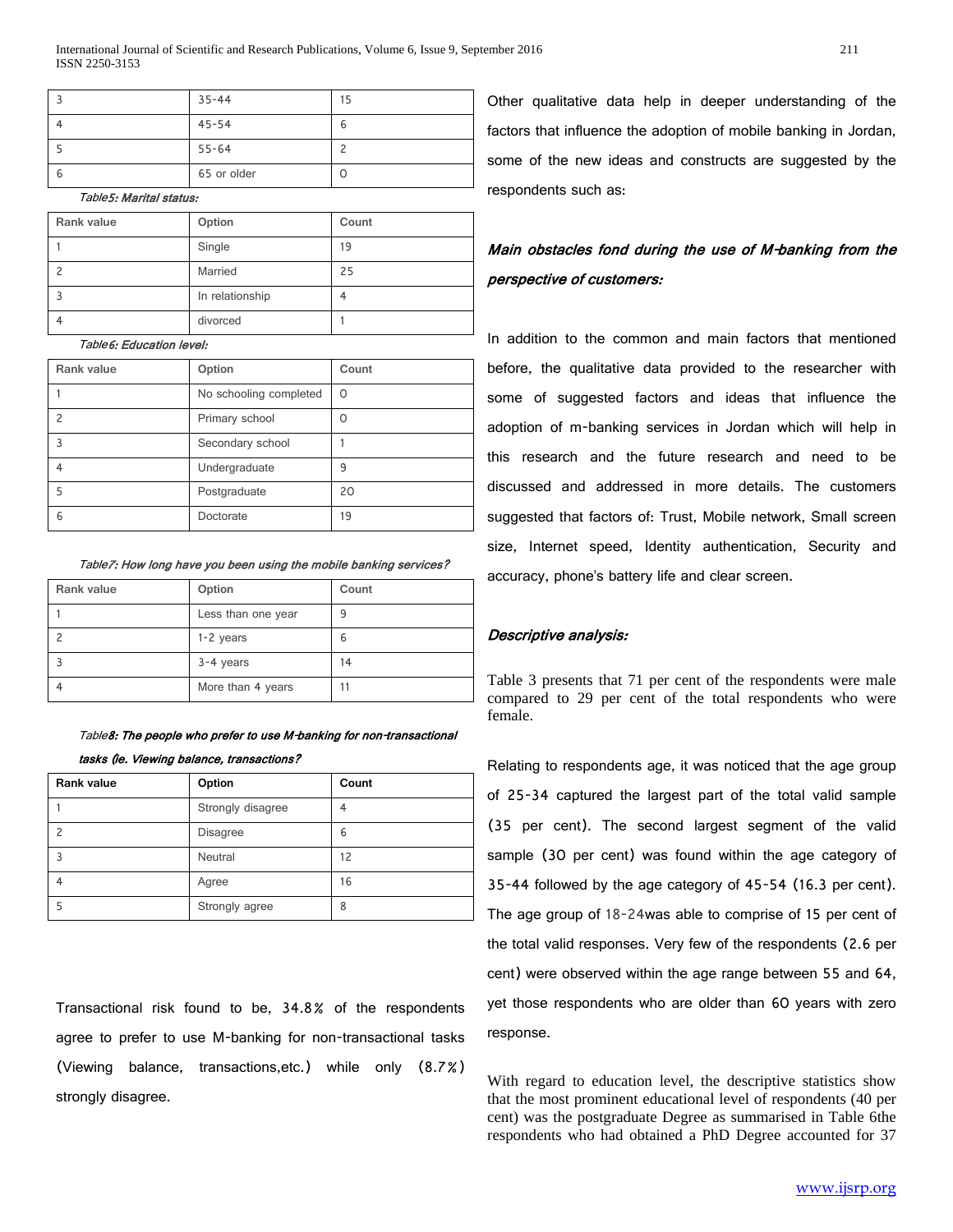per cent of the total valid responses. This was followed by respondents who held a Diploma Degree (10.8 per cent). About 0 per cent of the total respondents had a high school qualification. Only 23 per cent of respondents mentioned that they had BA while the lowest ratio of respondents (0.6 per cent) was recognised as those who had other certificates (see Table 6).

## **Conclusion**

In this paper, after distributing a brief pilot survey to a limited number of mobile banking users through the social media and other electronic channels, which creates clearer understanding of the current status of the adoption and usage of mobile banking by Jordanians. I have discussed some issues and factors that related to mobile banking adoption in the Jordanian context, examine issues on the architecture as well as some security measures to deal with the related current challenges.

I found that mobile banking services need to have a foundation to enhance the performance of the apps and the trust of customers, security and support future technologies. This ensures that mobile apps and their security framework remains future-proof and requires fewer resources to manage long-term.

#### References:

[1] Barnes, S. &Corbitt, B. (2003). Mobile banking: concept and potential.

International Journal Of Mobile Communications, 1(3), 273.

http://dx.doi.org/10.1504/ijmc.2003.003494

[2]Capgemini , EMA Empowers Employees with Anytime Anywhere Access to its Unique Portal | Resource. (2015). Capgemini Capgemini Worldwide. Retrieved 15 February 2016, from<https://www.capgemini.com/resources/>

[3]Data and Research on Digital for Business Professionals | eMarketer. (2014). Emarketer.com. Retrieved 15 August 2015, from [http://www.eMarketer.com](http://www.emarketer.com/)

[4]Laforet, S., & Li, X. (2005). Consumers' attitudes towards online and mobile banking in China. International Journal of Bank Marketing.doi:10.1108/02652320510629250

[5] Zhou, T. (2012). Understanding users' initial trust in mobile banking: An elaboration likelihood perspective. Computers In Human Behavior, 28(4),

1518-1525. http://dx.doi.org/10.1016/j.chb.2012.03.021

[6]Riquelme, H. E., & Rios, R. E. (2010). The moderating effect of gender

in the adoption of mobile banking. International Journal of Bank Marketing.doi:10.1108/02652321011064872

[7] Rahmani, F. (2008). A Call for Innovation.IEEE Pervasive Computing,

7(1). http://dx.doi.org/10.1109/MPRV.2008.2.

[8] Al-Qirim, N. (2007). The Adoption and Diffusion of E-Commerce in Developing Countries: The Case of an NGO in Jordan. Information Technology for Development, <sup>13</sup>(2), 107-131. doi:10.1002/itdj.20053 Retrieved from http://www.interscience.wiley.com

[9] Luarn, P. & Lin, H. (2005). Toward an understanding of the behavioral intention to use mobile banking. Computers In Human Behavior, 21(6), 873- 891. http://dx.doi.org/10.1016/j.chb.2004.03.003

[10]Akturan, U., &Tezcan, N. (2012). Mobile banking adoption of the youth

market. Marketing Intelligence & Planning, 30(4), 444-459.

http://dx.doi.org/10.1108/02634501211231928

[11]Cavus, N., & Christina, D. (2016). Information technology in the banking sector: Review of mobile banking. Global Journal Of Information Technology, <sup>5</sup>(2), 62. http://dx.doi.org/10.18844/gjit.v5i2.196